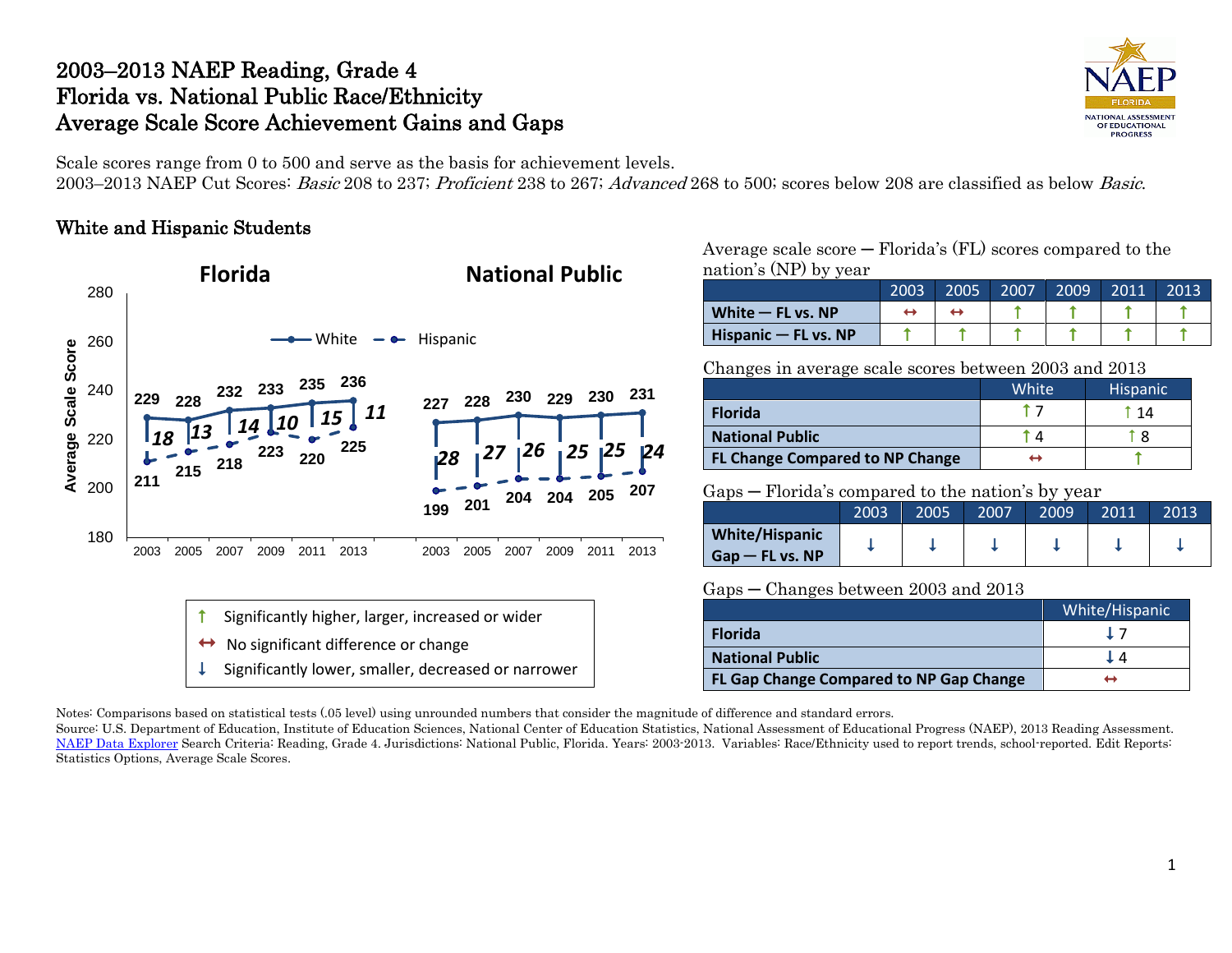# 2003–2013 NAEP Reading, Grade 4 Florida vs. National Public Race/Ethnicity Average Scale Score Achievement Gains and Gaps



Scale scores range from 0 to 500 and serve as the basis for achievement levels. 2003–2013 NAEP Cut Scores: Basic 208 to 237; Proficient 238 to 267; Advanced 268 to 500; scores below 208 are classified as below Basic.

## White and African-American Students



Average scale score  $-$  Florida (FL) compared to the nation (NP) by

| vear                |                   |      |      |      |      |      |
|---------------------|-------------------|------|------|------|------|------|
|                     | 2003              | 2005 | 2007 | 2009 | 2011 | 2013 |
| White $-$ FL vs. NP | ↔                 | ↔    |      |      |      |      |
| African-American -  | $\leftrightarrow$ |      |      |      |      |      |
| FL vs. NP           |                   |      |      |      |      |      |

Changes in average scale scores between 2003 and 2013

|                                        | White | African-American |
|----------------------------------------|-------|------------------|
| <b>Florida</b>                         |       | 14               |
| <b>National Public</b>                 |       |                  |
| <b>FL Change Compared to NP Change</b> |       |                  |

### Gaps ─ Florida's compared to the nation's by year

|                        | 2003              | 2005              | 2007 | 2009' | 2011 | 2013 |
|------------------------|-------------------|-------------------|------|-------|------|------|
| White/African-American | $\leftrightarrow$ | $\leftrightarrow$ | ↔    |       |      |      |
| $Gap$ – FL vs. NP      |                   |                   |      |       |      |      |

Gaps ─ Changes between 2003 and 2013

|                                         | White/African-American |
|-----------------------------------------|------------------------|
| <b>Florida</b>                          | $\perp$ 7              |
| <b>National Public</b>                  |                        |
| FL Gap Change Compared to NP Gap Change |                        |

Notes: Comparisons based on statistical tests (.05 level) using unrounded numbers that consider the magnitude of difference and standard errors.

Source: U.S. Department of Education, Institute of Education Sciences, National Center of Education Statistics, National Assessment of Educational Progress (NAEP), 2013 Reading Assessment. [NAEP Data Explorer](http://nces.ed.gov/nationsreportcard/naepdata/) Search Criteria: Reading, Grade 4. Jurisdictions: National Public, Florida. Years: 2003-2013. Variables: Race/Ethnicity used to report trends, school-reported. Edit Reports: Statistics Options, Average Scale Scores.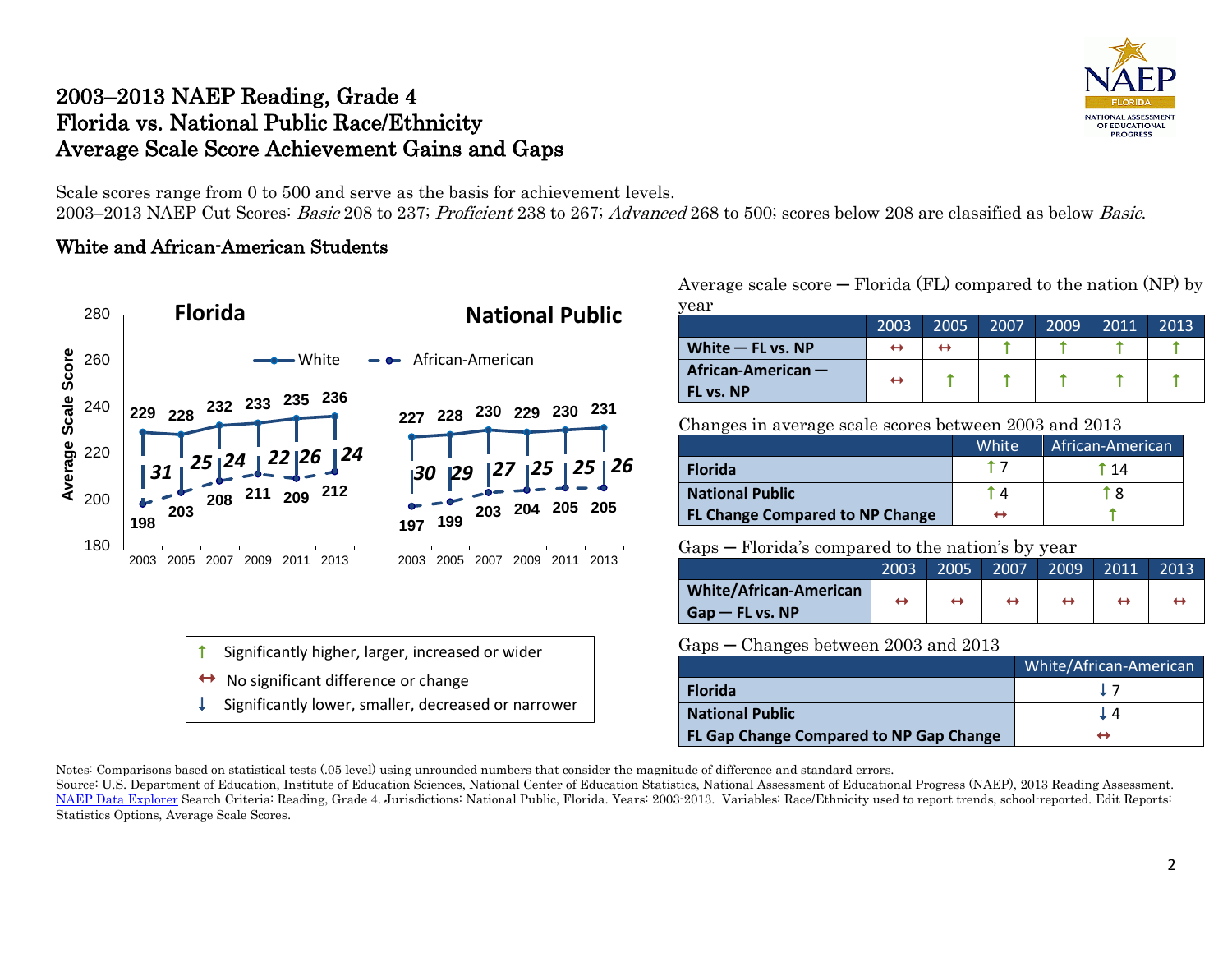# 2003–2013 NAEP Reading, Grade 4 Florida vs. National Public Race/Ethnicity At or above *Basic* Achievement Gaps

Scale scores range from 0 to 500 and serve as the basis for achievement levels. 2003–2013 NAEP Cut Scores: Basic 208 to 237; Proficient 238 to 267; Advanced 268 to 500; scores below 208 are classified as below Basic.

### White and Hispanic Students



Percent at or above  $Basic$  – Florida (FL) compared to the nation (NP) by year

|                           | 2003 | 2005 | 2007 | 2009 | 2011 | 2013 |
|---------------------------|------|------|------|------|------|------|
| White $-$ FL vs. NP       |      |      |      |      |      |      |
| $H$ ispanic $-$ FL vs. NP |      |      |      |      |      |      |

Changes in percent performing at or above Basic between 2003 and 2013

|                                        | White <sup>'</sup> | <b>Hispanic</b> |
|----------------------------------------|--------------------|-----------------|
| <b>Florida</b>                         | <b>110%</b>        | <b>18%</b>      |
| <b>National Public</b>                 | <b>15%</b>         | † ዓ%            |
| <b>FL Change Compared to NP Change</b> |                    | ↔               |

#### Gaps ─ Florida's compared to the nation's by year

|                                            | 2003 | 2005 | 2007 | 2009 | 2011 | 2013 |
|--------------------------------------------|------|------|------|------|------|------|
| <b>White/Hispanic</b><br>$Gap$ – FL vs. NP |      |      |      |      |      |      |

#### Gaps ─ Changes between 2003 and 2013

|                                         | White/Hispanic       |
|-----------------------------------------|----------------------|
| <b>Florida</b>                          | $\leftrightarrow$ 8% |
| <b>National Public</b>                  | $\perp$ 4%           |
| FL Gap Change Compared to NP Gap Change | ⊣                    |

Notes: Comparisons based on statistical tests (.05 level) using unrounded numbers that consider the magnitude of difference and standard errors. At or above Basic: Partial mastery of prerequisite knowledge and skills needed for proficient work.

Source: U.S. Department of Education, Institute of Education Sciences, National Center of Education Statistics, National Assessment of Educational Progress (NAEP), 2013 Reading Assessment. [NAEP Data Explorer](http://nces.ed.gov/nationsreportcard/naepdata/) Search Criteria: Reading, Grade 4. Jurisdictions: National Public, Florida. Years: 2003-2013. Variables: Race/Ethnicity used to report trends, school-reported. Edit Reports: Statistics Options, Achievement Levels, Cumulative.

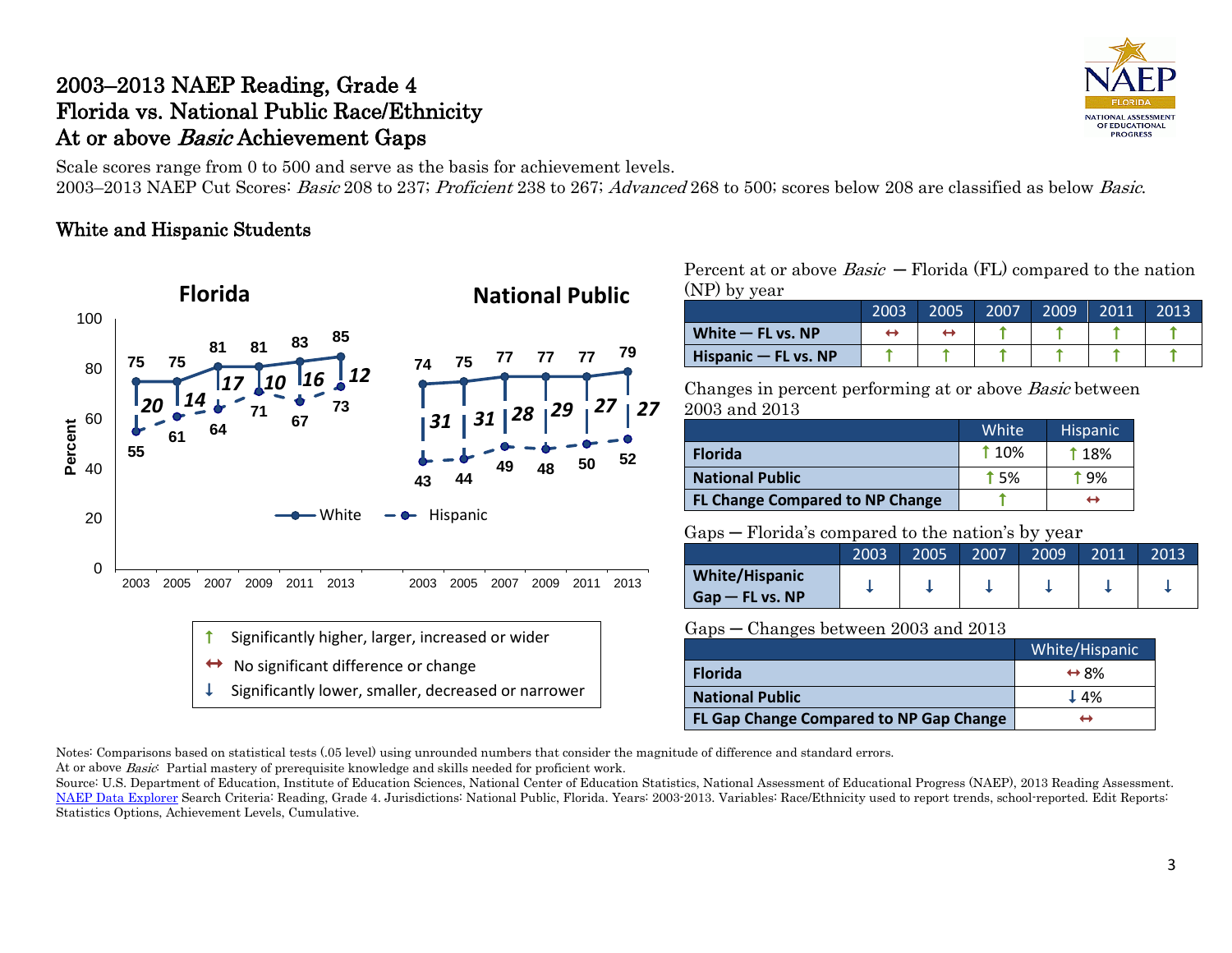# 2003–2013 NAEP Reading, Grade 4 Florida vs. National Public Race/Ethnicity At or above *Basic* Achievement Gaps

NATIONAL ASSESSMENT OF EDUCATIONAL **PROGRESS** 

Scale scores range from 0 to 500 and serve as the basis for achievement levels. 2003–2013 NAEP Cut Scores: Basic 208 to 237; Proficient 238 to 267; Advanced 268 to 500; scores below 208 are classified as below Basic.

### White and African-American Students



- Significantly higher, larger, increased or wider
- No significant difference or change
- Significantly lower, smaller, decreased or narrower

Percent at or above  $Basic$  – Florida (FL) compared to the nation (NP) by year

|                                   | 2003 | 2005 | 2007 | 2009 | 2011              | 2013 |
|-----------------------------------|------|------|------|------|-------------------|------|
| White $-$ FL vs. NP               |      |      |      |      |                   |      |
| African-American $-$<br>FL vs. NP |      | ↔    |      |      | $\leftrightarrow$ |      |

Changes in percent performing at or above Basic between 2003 and 2013

|                                        | White <sup>1</sup> | African-American |
|----------------------------------------|--------------------|------------------|
| <b>Florida</b>                         | <b>110%</b>        | <b>117%</b>      |
| <b>National Public</b>                 | <b>15%</b>         | <b>11%</b>       |
| <b>FL Change Compared to NP Change</b> |                    | ↔                |

#### Gaps - Florida's compared to the nation's by year

|                               | 2003 | 2005 | 2007 | 2009 | 2011 | 2013 |
|-------------------------------|------|------|------|------|------|------|
| <b>White/African-American</b> | ↔    | ↔    |      |      |      |      |
| $Gap$ – FL vs. NP             |      |      |      |      |      |      |

#### Gaps - Changes between 2003 and 2013

|                                         | White/African-American |
|-----------------------------------------|------------------------|
| <b>Florida</b>                          | $\leftrightarrow$ 7%   |
| <b>National Public</b>                  | $\pm 6%$               |
| FL Gap Change Compared to NP Gap Change |                        |

Notes: Comparisons based on statistical tests (.05 level) using unrounded numbers that consider the magnitude of difference and standard errors.

At or above *Basic*: Partial mastery of prerequisite knowledge and skills needed for proficient work.

Source: U.S. Department of Education, Institute of Education Sciences, National Center of Education Statistics, National Assessment of Educational Progress (NAEP), 2013 Reading Assessment. [NAEP Data Explorer](http://nces.ed.gov/nationsreportcard/naepdata/) Search Criteria: Reading, Grade 4. Jurisdictions: National Public, Florida. Years: 2003-2013. Variables: Race/Ethnicity used to report trends, school-reported. Edit Reports: Statistics Options, Achievement Levels, Cumulative.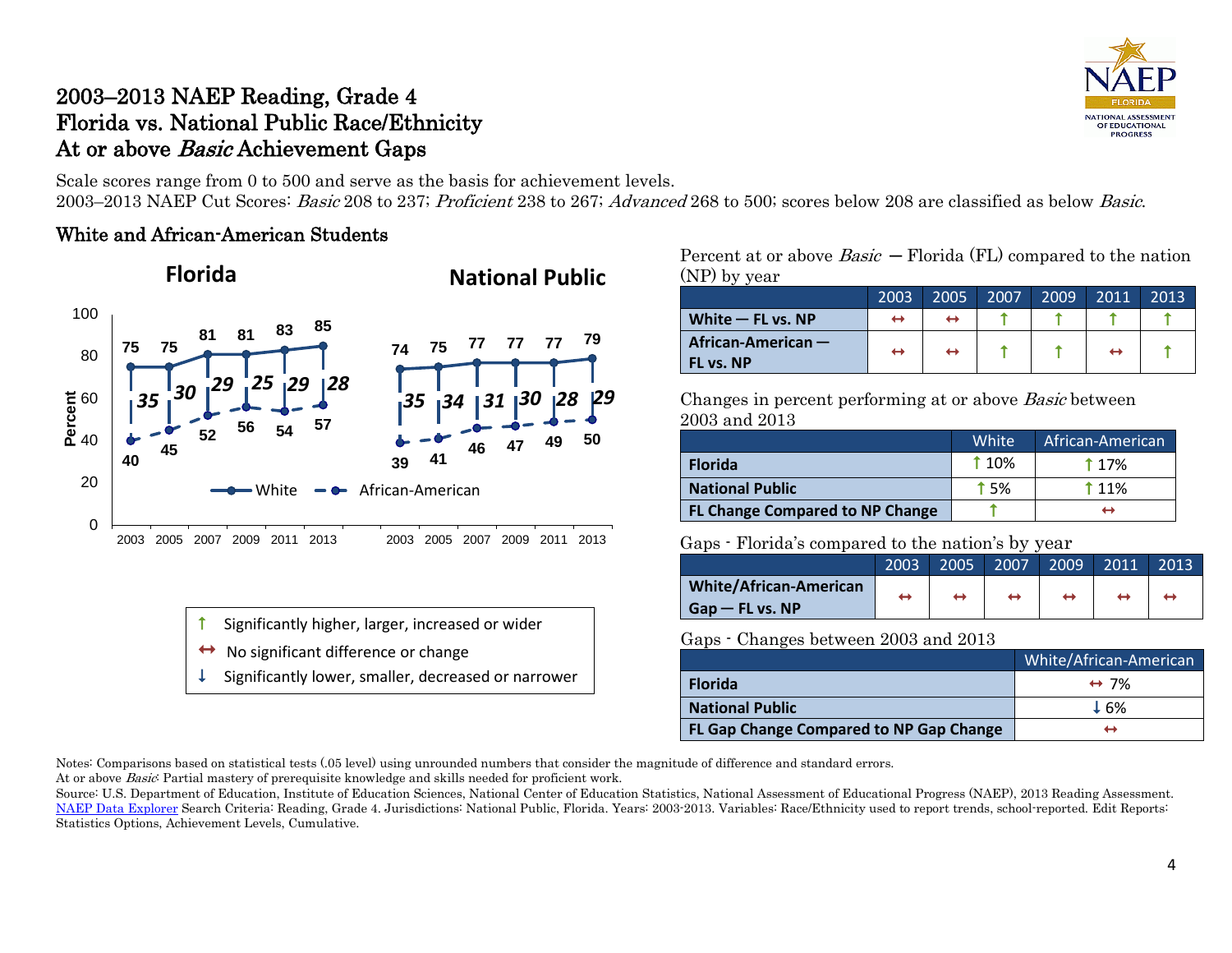# 2003–2013 NAEP Reading, Grade 4 Florida vs. National Public Race/Ethnicity At or above Proficient Achievement Gaps

NATIONAL ASSESSMENT OF EDUCATIONAL **PROGRESS** 

Scale scores range from 0 to 500 and serve as the basis for achievement levels.

2003–2013 NAEP Cut Scores: Basic 208 to 237; Proficient 238 to 267; Advanced 268 to 500; scores below 208 are classified as below Basic.

## White and Hispanic Students



Percent at or above *Proficient*  $-$  Florida (FL) compared to the nation (NP) by year

|                        | 2003 | 2005 | 2007 | 2009 | 2011 | 2013 |
|------------------------|------|------|------|------|------|------|
| White $-$ FL vs. NP    |      |      |      |      |      |      |
| Hispanic $-$ FL vs. NP |      |      |      |      |      |      |

Changes in percent performing at or above Proficient between 2003 and 2013

|                                        | White       | <b>Hispanic</b> |
|----------------------------------------|-------------|-----------------|
| <b>Florida</b>                         | <b>17%</b>  | 112%            |
| <b>National Public</b>                 | <b>f</b> 6% | <b>15%</b>      |
| <b>FL Change Compared to NP Change</b> | ↔           |                 |

#### Gaps ─ Florida's compared to the nation's by year

|                    | 2003 | 2005 | 2007 | 2009 | 2011 | 2013 |
|--------------------|------|------|------|------|------|------|
| White/Hispanic     |      |      |      |      |      |      |
| $G$ ap — FL vs. NP |      |      |      |      |      |      |

### Gaps ─ Changes between 2003 and 2013

|                                         | White/Hispanic       |
|-----------------------------------------|----------------------|
| <b>Florida</b>                          | $\leftrightarrow$ 5% |
| <b>National Public</b>                  | $\leftrightarrow$ 1% |
| FL Gap Change Compared to NP Gap Change |                      |

Notes: Comparisons based on statistical tests (.05 level) using unrounded numbers that consider the magnitude of difference and standard errors. At or above *Proficient*: Mastery of complex material; higher than grade level performance.

Source: U.S. Department of Education, Institute of Education Sciences, National Center of Education Statistics, National Assessment of Educational Progress (NAEP), 2013 Reading Assessment. [NAEP Data Explorer](http://nces.ed.gov/nationsreportcard/naepdata/) Search Criteria: Reading, Grade 4. Jurisdictions: National Public, Florida. Years: 2003-2013. Variables: Race/Ethnicity used to report trends, school-reported. Edit Reports: Statistics Options, Achievement Levels, Cumulative.